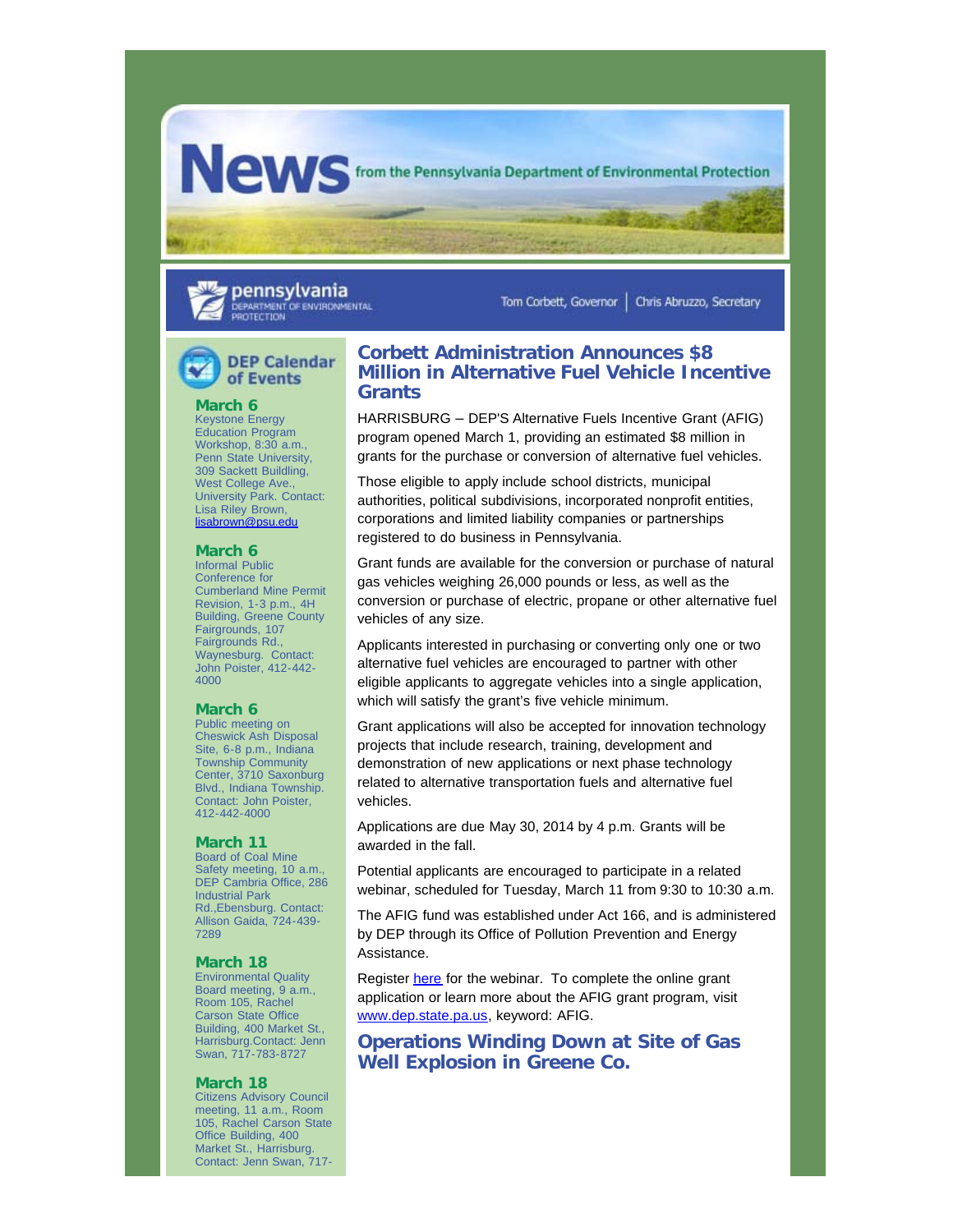### 783-8727

## **March 20**

What All Local Governments Need to Know About Brownfields workshop, 9:30 a.m.-1:30 p.m., Chester County Economic Development Council, 737 Constitution Dr. Exton. Contact: Kim Hoover, 717-787-8623

#### **March 25**

Keystone Energy Education Program Workshop, 8:30 a.m., Montgomery Co. Intermediate Unit, 1065 West Main St., Norristown. Contact: Missy Klaus, [mklaus@mciu.org](mailto:mklaus@mciu.org)

### **March 26**

Alternative Fuels, Vehicles and Technology Workshop sponsored by DEP and the Eastern Pennsylvania Alliance for Clean Transportation, 9 a.m.-1 p.m., Penn College of Technology Thompson Professional Development Center, 1 College Ave., Williamsport. Contact: Michelle Ferguson, 570- 327-3783

### **April 3**

Air Quality Technical Advisory Committee meeting, 9:15 a.m., Room 105, Rachel Carson State Office Building, 400 Market St., Harrisburg. Contact: Nancy Herb, 717-783-9269

#### **April 7**

Public hearing on DEP's proposed HSCA response for residential drinking water well contamination in an area of Horsham Twp., Montgomery County, Horsham Twp. Community Center, 1025 Horsham Rd., Horsham. Contact: Lynda Rebarchak, 484-250- 5900

### **April 9**

Technical Advisory Committee on Diesel-Powered Equipment meeting, 10 a.m., Fayette County Health Center, 100 New Salem Rd., Uniontown. Contact: Allison Gaida, 724-439- 7289

**April 10** What All Local Governments Need to



Sec. Abruzzo visited a nearby wellpad to receive updates from Chevron officials on the status of the emergency.

DUNKARD TOWNSHIP – All three wells involved in a Feb. 11 explosion in Dunkard Township, Greene County, are now secure. After successfully plugging two gas wells, Chevron turned its attention last week to a third well on the pad that did not catch fire.

Tests were conducted on well "8H" to determine if any gas was leaking. With no sign of leaks, a new wellhead was installed on the well on Saturday, March 1.

Investigations into the cause of the explosion that killed one worker and slightly injured another are underway. DEP is collecting information for its investigation to determine whether there were any violations of state oil and gas regulations. The agency's investigation could also include suggestions for changes in some well pad safety requirements.

In addition to DEP's probe, the Pennsylvania State Police are also looking into the accident. They have been examining all material removed from the well pad during the sealing operation. All the wellhead pieces that had been installed on wells 6H and 7H and all other equipment that was on the well pad at the time of the explosion have been taken to another location at the Chevron Lanco complex for inspection.

Separately, the Occupational Health and Safety Administration (OSHA) was at the scene immediately following the explosion and has been conducting its own investigation into conditions on the well pad immediately before and after the incident.

Chevron is expected to file a request with DEP to put the wells on deactivated status until a decision can be made on any future operations at the site.

# **DEP Publishes Final Public Participation Policy**

HARRISBURG – DEP published the final "Policy on Public Participation in the Permit Review Process" in the March 1 *Pennsylvania Bulletin*. The policy establishes a framework for public participation in the permit review process and includes guidelines on the specific forms of public involvement the department may invoke to seek public comment on a permit. The policy also includes guidelines for responding appropriately to public comments received during the formal public comment process for a permit.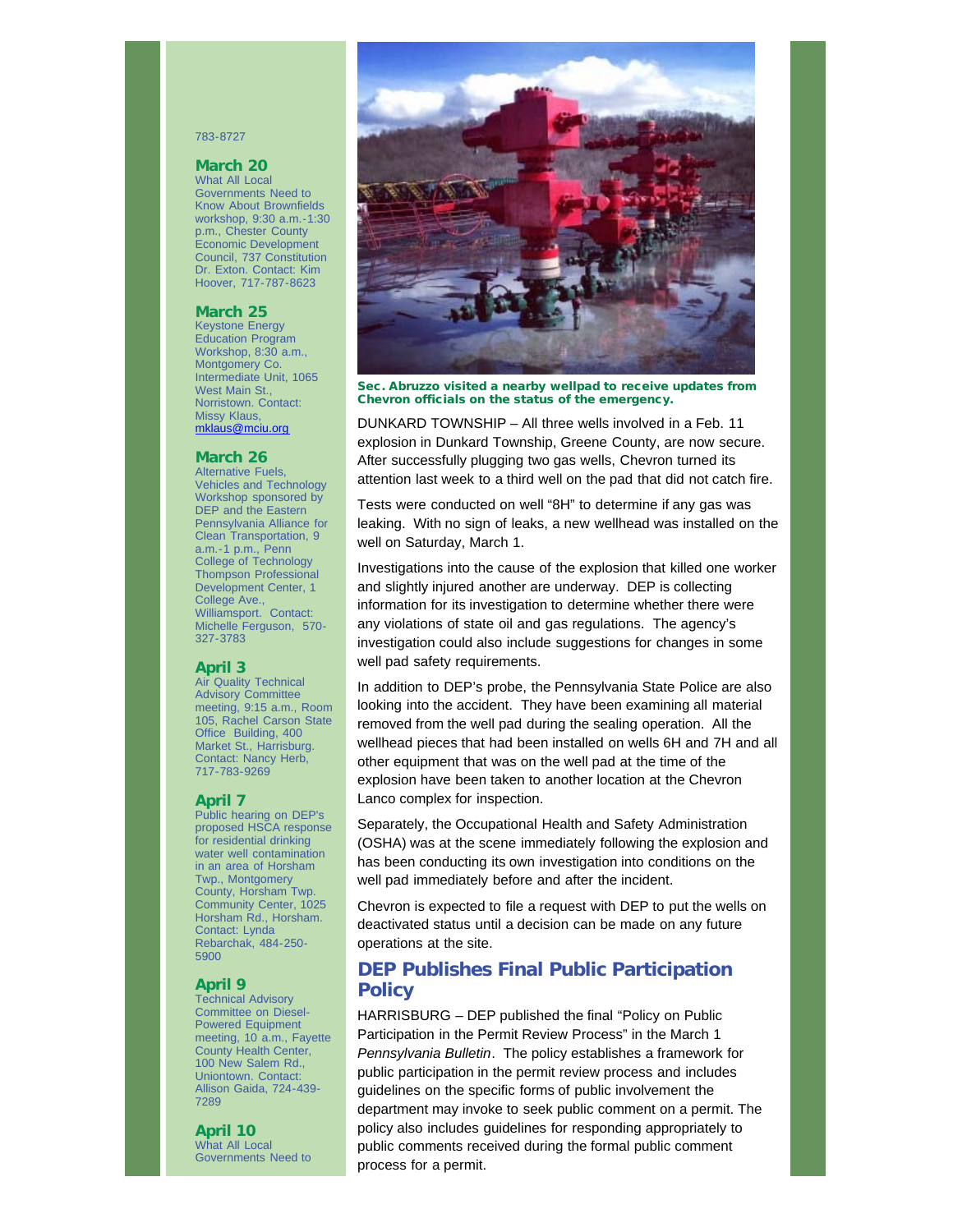Know About Brownfields workshop, 9:30 a.m.-1:30 p.m., DEP North-Central Regional Office, Suite 101, 208 West Third St., Williamsport. Contact: Kim Hoover, 717-787- 8623

#### **April 10**

Public Hearing on Redesignation Request and Maintenance Plan for the Fine Particulate Ambient Air Quality Standard in Lancaster County, 10- 11 a.m., Rachel Carson State Office Building, 400 Market St. Room 105, Harrisburg. Contact: Alex Haas, 717-787-9495

### **April 15**

Environmental Quality Board meeting, 9 a.m., Room 105, Rachel Carson State Office Building, 400 Market St., Harrisburg. Contact: Jenn Swan, 717-783-8727

### **April 15**

Citizens Advisory Council meeting, 11 a.m., Room 105, Rachel Carson State Office Building, 400 Market St., Harrisburg. Contact: Jenn Swan, 717- 783-8727

#### **April 23**

Small Business Compliance Advisory Committee meeting, 10 a.m., 12th Floor Confernce Room, Rachel Carson State Office Building, 400 Market St., Harrisburg. Contact: Susan Foster, 717-787- 7019

#### **May 2**

What All Local Governments Need to Know About Brownfields workshop, 9:30 a.m.-1:30 p.m., DEP Northwest Regional Office, 230 Chestnut St., Meadville. Contact: Kim Hoover, 717-787-8623

## **May 7**

2014 Pennsylvania Groundwater Symposium, Ramada Inn Conference Center, State College. Contact: Bryan Swistock, Penn State Extension, 814-863-0194

#### **May 14**

What All Local Governments Need to Know About Brownfields workshop, 9:30 a.m.-1:30 p.m., DEP Southwest Regional Office, 400 Waterfront Dr., Pittsburgh. Contact: Kim Hoover, 717-787-8623

**May 20** Keystone Energy

DEP made substantive revisions to this guidance after receiving more than 1,800 comments during the 60-day public comment period that opened June 20, 2013, including further clarifying the public participation process for permitting, including the types of meetings included in the process, how the public can request those meetings, when in the process the meetings are held and specifically establishing guidelines for public hearings.

Furthermore, the policy clarifies how DEP will address public comments received during the process, including development of a sample format for a Comment-Response document and indicating how and when the Comment-Response document will be made available for public review.

The *Pennsylvania Bulletin* notice, final policy and commentresponse document are available online in DEP's Public Participation Center [here](http://enews.state.pa.us/q/TXp4YzwPDs-LPcBfi5j06X-lsJR8P3WEZJ8bQ7ciM70hGltGCOfaiE9mc).

Questions regarding this action should be directed to Laura Henry at 717-705-3769 or **lahenry@pa.gov.** 

## **Brownfields Play Key Role in Pennsylvania's Energy Economy**



DEP Executive Deputy Secretary Jeff Logan (R) along with EPA's David Lloyd (L) answer questions during the workshop.

JERSEY CITY, N.J. -- DEP Executive Deputy Secretary Jeff Logan joined EPA Director of Brownfields and Land Revitalization for the keynote address to the Brownfield Coalition of the Northeast's Sustainable Communities Workshop held March 5 in Jersey City, N.J.

With recent changes in leadership at the top of both the federal and state environmental agencies, the session focused on the direction each is taking, any new initiatives, and more specifically, their impact on brownfield redevelopment and efforts to support sustainability.

Logan talked about DEP's recent budget hearings, and the \$10 million increase proposed under Gov. Corbett's proposed spending plan for the 2014-15 fiscal year. He also highlighted the recent release of the Governor's first-ever statewide energy plan unveiled in January and the economic opportunities Pennsylvania's shale gas plays particularly for brownfields redevelopment.

"All across Pennsylvania, former industrial sites are providing ideal locations for new and expanded business opportunities – including energy related uses," Logan said. "These locations, once environmental burdens, now provide new economic development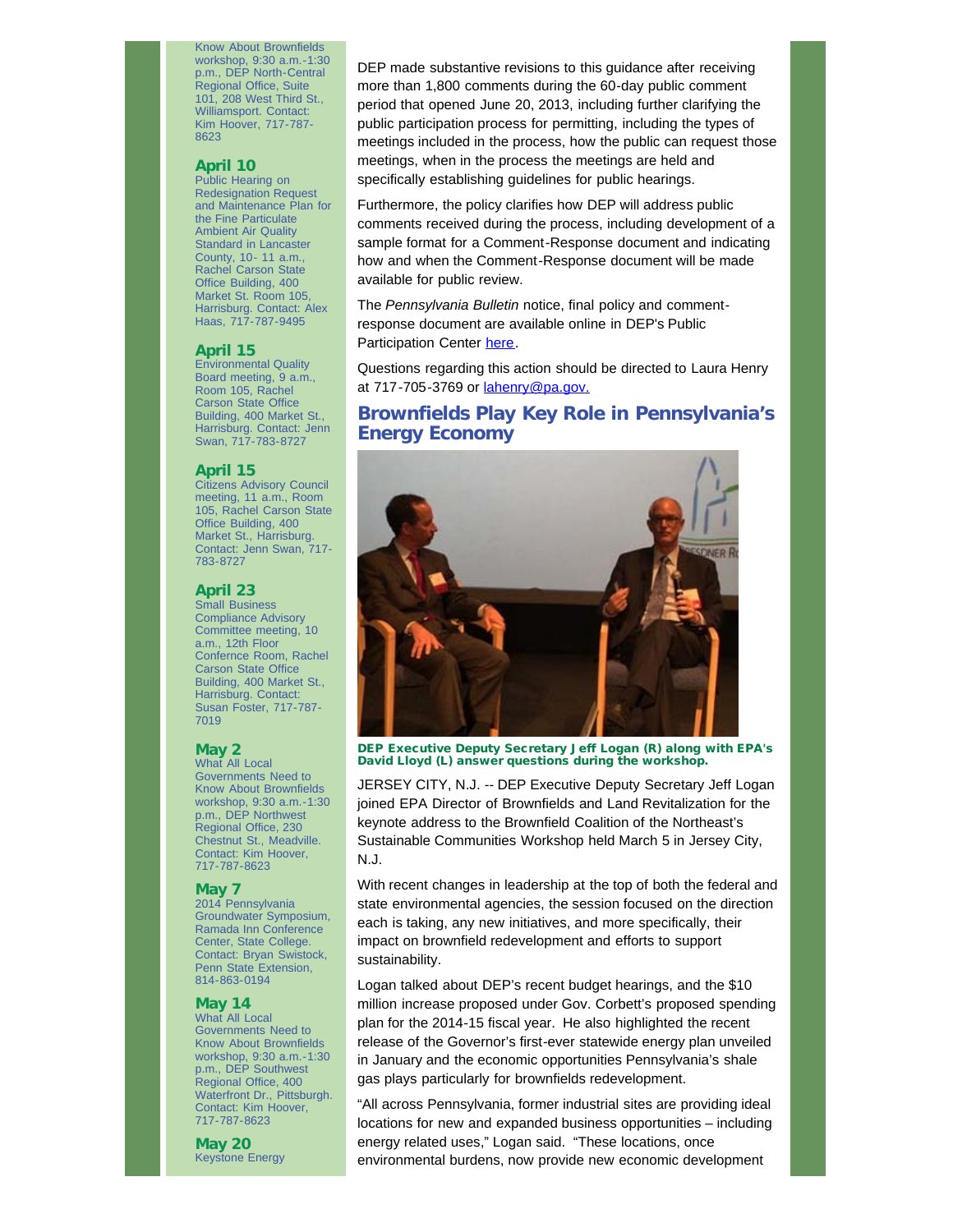Education Program Workshop, 8:30 a.m., Juniata College von Liebig Center for Science, 1098 Neff Lecture Hall, 1700 Moore St. Huntingdon. Contact: Dr. Leslie Leckvarcik [leckval@juniata.edu](mailto:leckval@juniata.edu)

### **May 21**

Environmental Quality Board meeting, 9 a.m., Room 105, Rachel Carson State Office Building, 400 Market St., Harrisburg. Contact: Jen Swan , 717-783-8727

## **May 21**

Citizens Advisory Council meeting, 10 a.m., Room 105, Rachel Carson State Office Building, 400 Market St., Harrisburg, PA Contact: Jen Swan, 717-783-8727



**March 11** Alternative Fuels Incentive Grant (AFIG) program webinar, 9:30 a.m. Register [here.](http://enews.state.pa.us/q/0yJTaVKXqBcg2VnhK_04S70FyWk9X_o-jd9-1MnKYM4TleXGuh9AKTGUV)



**March 14** Deadline to comment on proposed Environmental Protection Performance Standards at Oil and Gas Well Sites (25 Pa. CodeChapter 78, SubchapterC). Contact 717-787-4526.

#### **March 31**

Deadline to comment on the Reed Oil Company, Storage Tank Site-Specific Installation Permit Application, Venango Township, Erie County. Contact: Eric Lingle, 717-783-2403





made possible by energy."

The Brownfield Coalition of the Northeast is an organization comprised of industries, regulatory agencies and consultants that have formed a not-for-profit group to advance brownfield redevelopment in the Northeast. The Coalition currently serves the region of the Northeast United States, with active membership in Pennsylvania, New Jersey, New York, Connecticut and Massachusetts.

For more information, including membership, go to [www.brownfieldcoalitionne.org](http://enews.state.pa.us/q/fSESOwzyvQtqJKaR39gI3TBZ1DdPy1BGihPAvO03eO5glETGg58R3A2wK) .

## **Advances in Farm Technology Help Protect the Environment**



BMPs help Star Rock Farms reduce environmental impacts.

CONESTOGA – DEP Secretary Chris Abruzzo and Agriculture Secretary George Greig joined John Frey of the Center for Dairy Excellence and Karl Brown of the State Conservation Commission for a visit March 5 to Star Rock Farms in Conestoga, Lancaster County.

Star Rock Farms includes a 1,400 cow dairy operation, a contract boiler operation, a hog finishing enterprise and more than 12,000 acres of corn, soybeans, wheat, barley and hay in Lancaster, York and Cumberland counties in Pennsylvania and Baltimore and Harford counties in Maryland.The purpose of the visit was to see one of Pennsylvania's most progressive dairy farms and concentrated animal feeding operations (CAFO) from both an agricultural and environmental standpoint.

"It was impressed by the operations of the CAFO and the committment to sound environmental practices," Abruzzo said.

Owned and operated by the sons of two brothers who began farming this land years ago, these dairy producers have worked hard to implement best managagement practices. The group viewed a sand-manure separation system that is useful in cleaning waste from the free-stalls and bedding material as well as a water recycling system.

The visit provided a first-hand look at the continuously developing technologies employed by our agricultural partners to be good stewards of the environment.

## **DEP, PennDOT Invite Volunteers to Join**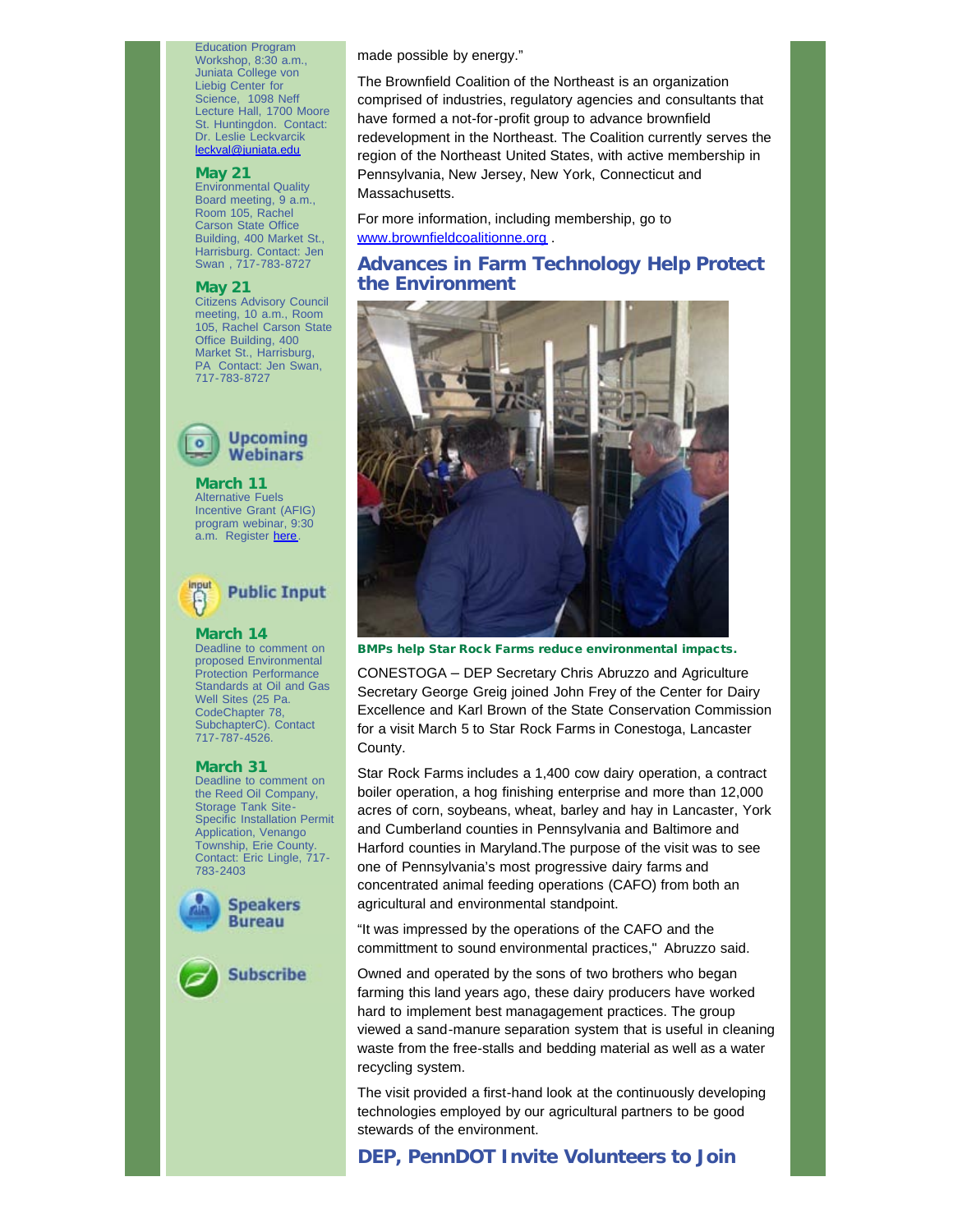# **Statewide Spring Cleaning**



DEP Secretary Chris Abruzzo and Keep Pa. Beautiful President Shannon Reiter (R) with Comcast Newsmakers' Tonia Caruso (L).

HARRISBURG – DEP and PennDOT are seeking volunteers for this year's Great American Cleanup of Pennsylvania effort that runs through May 31.

The statewide cleanup is an annual effort sponsored by PennDOT, DEP, Keep Pennsylvania Beautiful and other partners through which interested individuals and groups can create cleanup events. Groups involved in PennDOT's Adopt-A-Highway (AAH) program, which involves volunteers cleaning roadsides year round, are also encouraged to participate in the cleanup.

In addition to the statewide cleanup, registered events have access to free disposal at participating landfills during "Pick it Up PA Days" from April 12 to May 5.

PennDOT provides gloves, trash bags and safety vests to AAH and Great American Cleanup of PA groups with funding from DEP's Solid Waste Abatement Fund.

During last year's Great American Cleanup, 6.1 million pounds of litter was collected from Pennsylvania's roads, trails and shorelines by more than 137,000 volunteers. PennDOT's AAH program contributed more than 72,000 volunteers who cleaned up more than 65 percent of the collected litter on 10,859 miles of cleaned up roadway.

Through the AAH program, volunteers collect litter on a two-mile section of state highway four times a year. The program currently has nearly 7,000 participating groups, more than 117,000 volunteers and 15,140 miles of adopted state-maintained roadways.

Interested individuals can find a listing of cleanup events, resources for organizing a cleanup and other information about the effort online at [www.gacofpa.org.](http://enews.state.pa.us/q/dVyg2J3CUIIJC2DGXkxA31WWVHlWCQ1LK4WW3VPX6VZtabyGxt62Xp_O2)

Groups interested in adopting a section of highway are encouraged to contact their local PennDOT County Maintenance office and ask for the AAH coordinator, or visit [www.dot.state.pa.us](http://enews.state.pa.us/q/hJMgS6I4ynIg4pzAEaovIuFdsdip4tuusypxlTSE_TwwF9bGaRaUEeXZp)

DEP Secretary Chris Abruzzo joined Keep Pennsylvania Beautiful President Shannon Reiter to discuss the Great American Cleanup of PA during a Comcast Newsmakers interview with Tonia Carusso. The interview is airing on Comcast stations during the